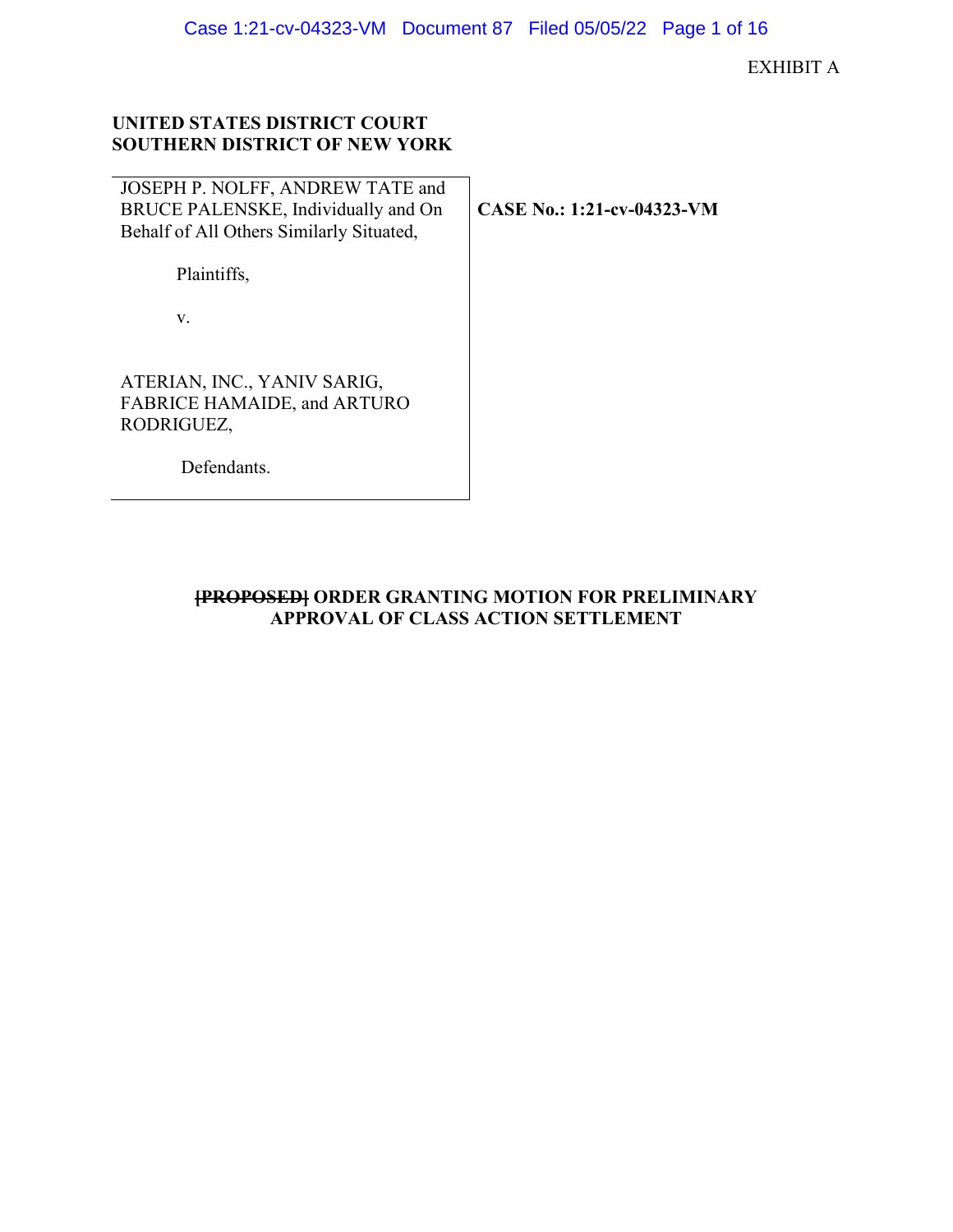### Case 1:21-cv-04323-VM Document 87 Filed 05/05/22 Page 2 of 16

## EXHIBIT A

WHEREAS, Lead Plaintiff Joseph Nolff and named plaintiff Bruce Palenske ("Plaintiffs"), on behalf of themselves and the Settlement Class, and Defendants Aterian, Inc. ("Aterian"), Yaniv Sarig, Fabrice Hamaide, and Arturo Rodriguez ("Defendants" and with Plaintiffs, collectively, the "Settling Parties") have entered into the Stipulation and Agreement of Settlement, dated April 22, 2022 (the "Stipulation"), which is subject to review under Rule 23 of the Federal Rules of Civil Procedure, and which, together with the exhibits annexed thereto, sets forth the terms and conditions for the proposed settlement and dismissal with prejudice of the securities class action pending before the Court titled, *Nolff, et al., v. Aterian, Inc.*, *et al*., 21-cv-004323-VM (S.D.N.Y.), (the "Action"); and the Court having read and considered the Stipulation and the exhibits thereto and submissions made relating thereto, and finding that substantial and sufficient grounds exist for entering this Order; and the Settling Parties having consented to the entry of this Order;

NOW, THEREFORE, IT IS HEREBY ORDERED, this 5th day of May , 2022, that:

1. Capitalized terms used herein have the meanings defined in the Stipulation.

2. Pursuant to Rule 23(a) and (b)(3) of the Federal Rules of Civil Procedure and for the purposes of the Settlement only, the Action is hereby preliminarily certified as a class action on behalf of all persons who purchased or otherwise acquired Aterian securities between August 24, 2020, and May 3, 2021, both days inclusive, excluding: (i) the officers and directors of Aterian and its affiliates and subsidiaries; (ii) members of the officers' and directors' immediate families and their legal representatives, heirs, successors or assigns; (iii) any entity in which Defendants have or had a controlling interest; and (iv) Opt-Outs.

3. This Court finds, preliminarily and for purposes of the Settlement of the Action only, that the Settlement Class satisfies the prerequisites for a class action under Rules 23(a) and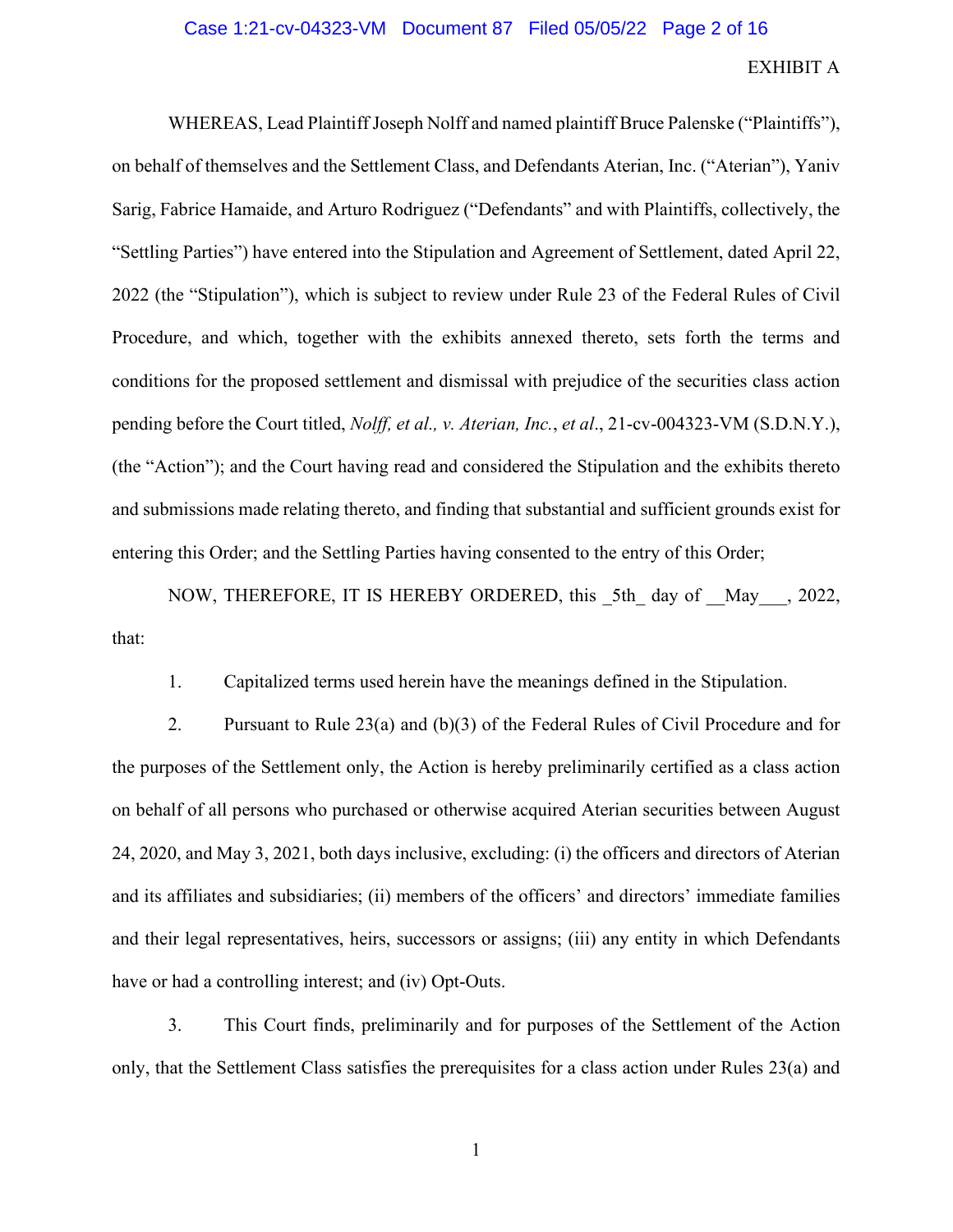(b)(3) of the Federal Rules of Civil Procedure in that: (a) the number of Settlement Class Members is so numerous that joinder of all members of the Settlement Class is impracticable; (b) there are questions of law and fact common to the Settlement Class; (c) Plaintiffs' claims are typical of the claims of the Settlement Class they seek to represent; (d) Plaintiffs fairly and adequately represent the interests of the Settlement Class; (e) questions of law and fact common to the Settlement Class predominate over any questions affecting only individual members of the Settlement Class; and (f) a class action is superior to other available methods for the fair and efficient adjudication of the Action.

4. Pursuant to Rule 23 of the Federal Rules of Civil Procedure, preliminarily and for the purposes of the Settlement of the Action only, Plaintiffs are certified as class representatives on behalf of the Settlement Class ("Class Representatives") and Lead Counsel, previously selected by Plaintiffs and appointed by the Court, is hereby appointed as Class Counsel for the Settlement Class ("Class Counsel").

5. The Court finds that (a) the Settlement memorialized in the Stipulation resulted from good faith, arm's length negotiations, and (b) the Settlement memorialized in the Stipulation is sufficiently fair, reasonable and adequate to the Settlement Class Members to warrant providing notice of the Settlement to putative Settlement Class Members and holding a Settlement Hearing.

6. The Court hereby preliminarily approves the Settlement, subject to further consideration at a hearing ("Settlement Hearing") pursuant to Federal Rules of Civil Procedure 23(e). The Court will convene the Settlement Hearing on September 9th 2022 at 2:00 p.m. at the Daniel Patrick Moynihan United States Courthouse, 500 Pearl St., New York, NY 10007-1312, Courtroom 15B, for the following purposes: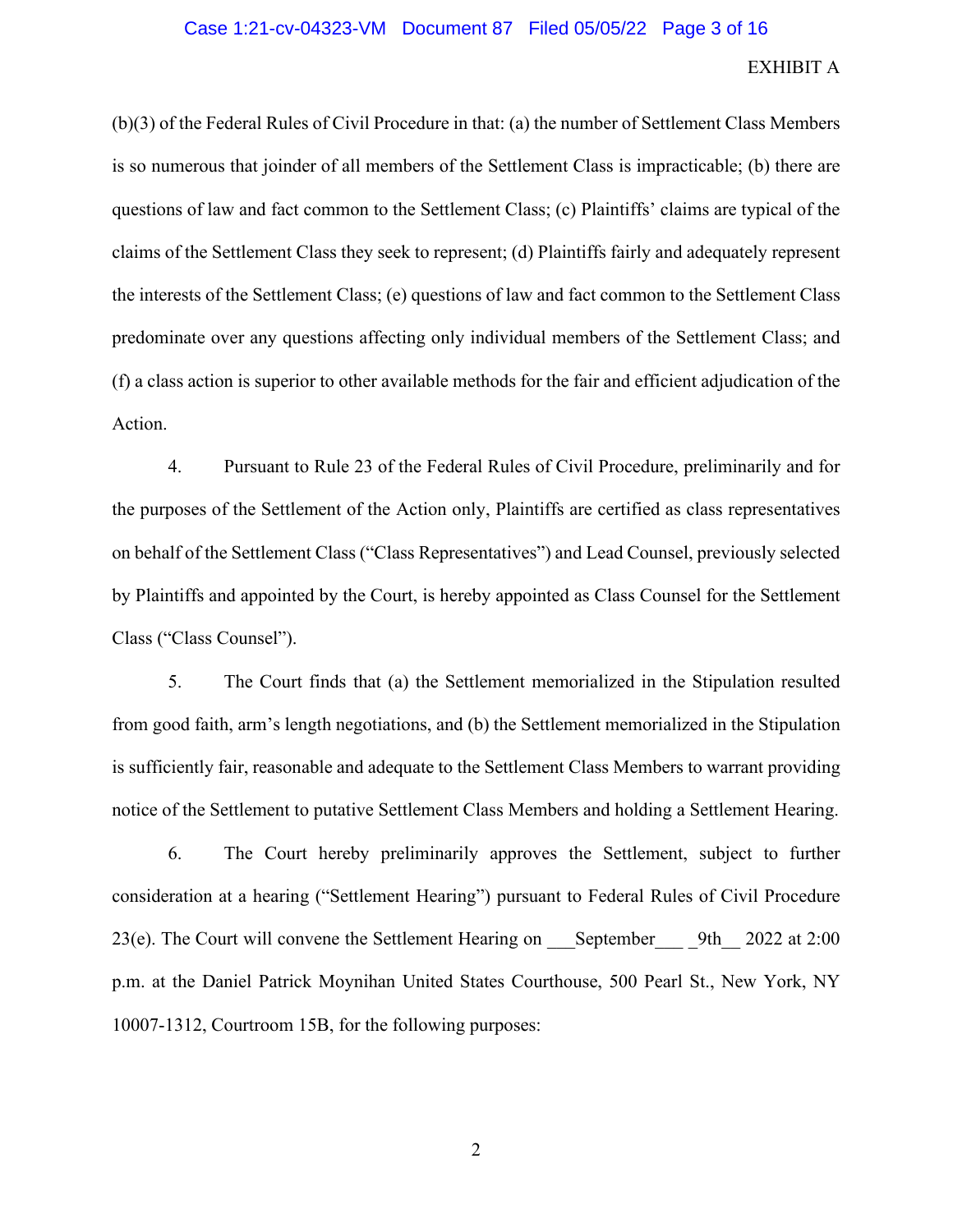### Case 1:21-cv-04323-VM Document 87 Filed 05/05/22 Page 4 of 16

# EXHIBIT A

(a) to determine whether finally to certify the Settlement Class as satisfying the applicable prerequisites for class action treatment of the Action under Federal Rules of Civil Procedure 23(a) and (b);

(b) to determine finally whether the Settlement is fair, reasonable, and adequate, and should be approved by the Court;

(c) to determine finally whether the Judgment, substantially in the form of Exhibit B to the Stipulation, should be entered, dismissing the Action on the merits and with prejudice, and to determine whether the release by the Releasing Parties of the Released Claims against the Released Parties, as set forth in the Stipulation, should be ordered, along with a permanent injunction barring efforts to prosecute or attempt to prosecute any Released Claims extinguished by the release against any of the Released Parties, as also set forth in the Stipulation;

(d) to determine finally whether the proposed Plan of Allocation for the distribution of the Net Settlement Fund is fair and reasonable and should be approved by the Court;

(e) to consider the applications of Class Counsel for awards of attorneys' fees with interest and expenses to Class Counsel and award to the Class Representatives;

(f) to consider objections to the Settlement, if any, that any Settlement Class Members timely files provided that they give proper notice that they intend to appear at the Settlement Hearing; and

(g) to rule upon such other matters as the Court may deem appropriate.

7. The Court reserves the right to alter the time, date, or location of the Settlement Hearing and to approve the Settlement without modification, or with such modifications as may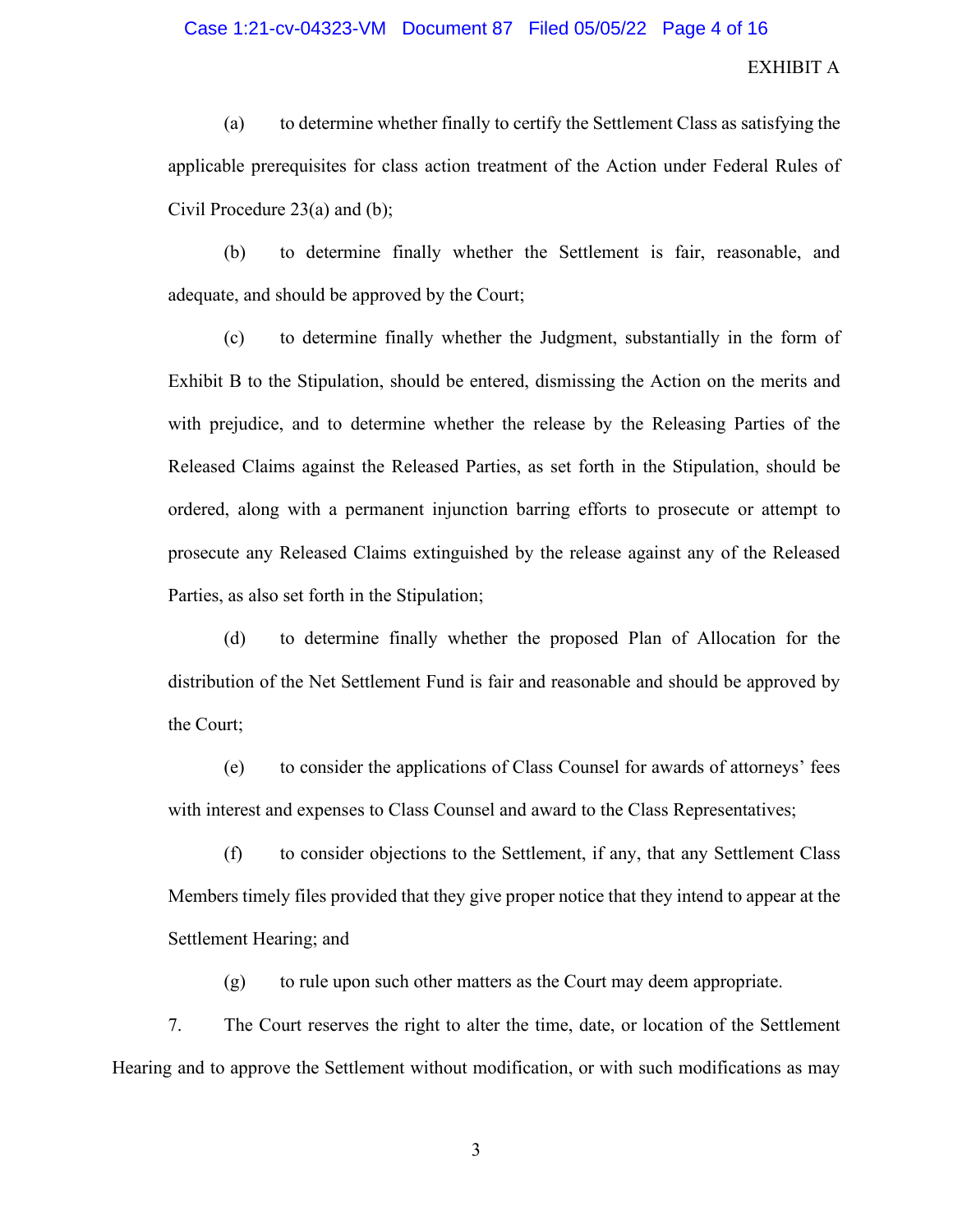### Case 1:21-cv-04323-VM Document 87 Filed 05/05/22 Page 5 of 16

### EXHIBIT A

be agreed to by the Settling Parties, and with or without further notice of any kind. The Court may decide to hold the Settlement Hearing telephonically or by other virtual means without further notice. The Court further reserves the right to enter its Judgment, approving the Settlement and dismissing the Action, on the merits and with prejudice, regardless of whether it has approved the Plan of Allocation or awarded attorneys' fees and expenses.

8. The Court approves the form, substance, and requirements of (a) the Notice of Pendency and Proposed Settlement of Securities Class Action ("Long Notice"), (b) the Summary Notice of Pendency and Proposed Securities Class Action Settlement ("Summary Notice"), and (c) the Postcard Notice and (d) the Proof of Claim and Release Form ("Proof of Claim"), all of which are exhibits to the Stipulation.

9. Class Counsel has the authority to enter into the Settlement on behalf of the Settlement Class and has the authority to act on behalf of the Settlement Class with respect to all acts or consents required by or that may be given pursuant to the Stipulation or such other acts that are reasonably necessary to consummate the Settlement.

10. For settlement purposes only, Strategic Claims Services is appointed and approved as the Claims Administrator to supervise and administer the notice procedure as well as the processing of claims.

11. The Escrow Agent may, at any time after entry of this Order and without further approval from Defendants or the Court, disburse at the direction of Class Counsel up to \$150,000 (One Hundred Twenty-Five Thousand Dollars) from the Settlement Fund prior to the Effective Date to pay Administrative Costs, including the costs of notice.

12. Aterian will make reasonable, good faith efforts to provide and/or facilitate the provision by its transfer agent to Lead Counsel names and addresses of potential Settlement Class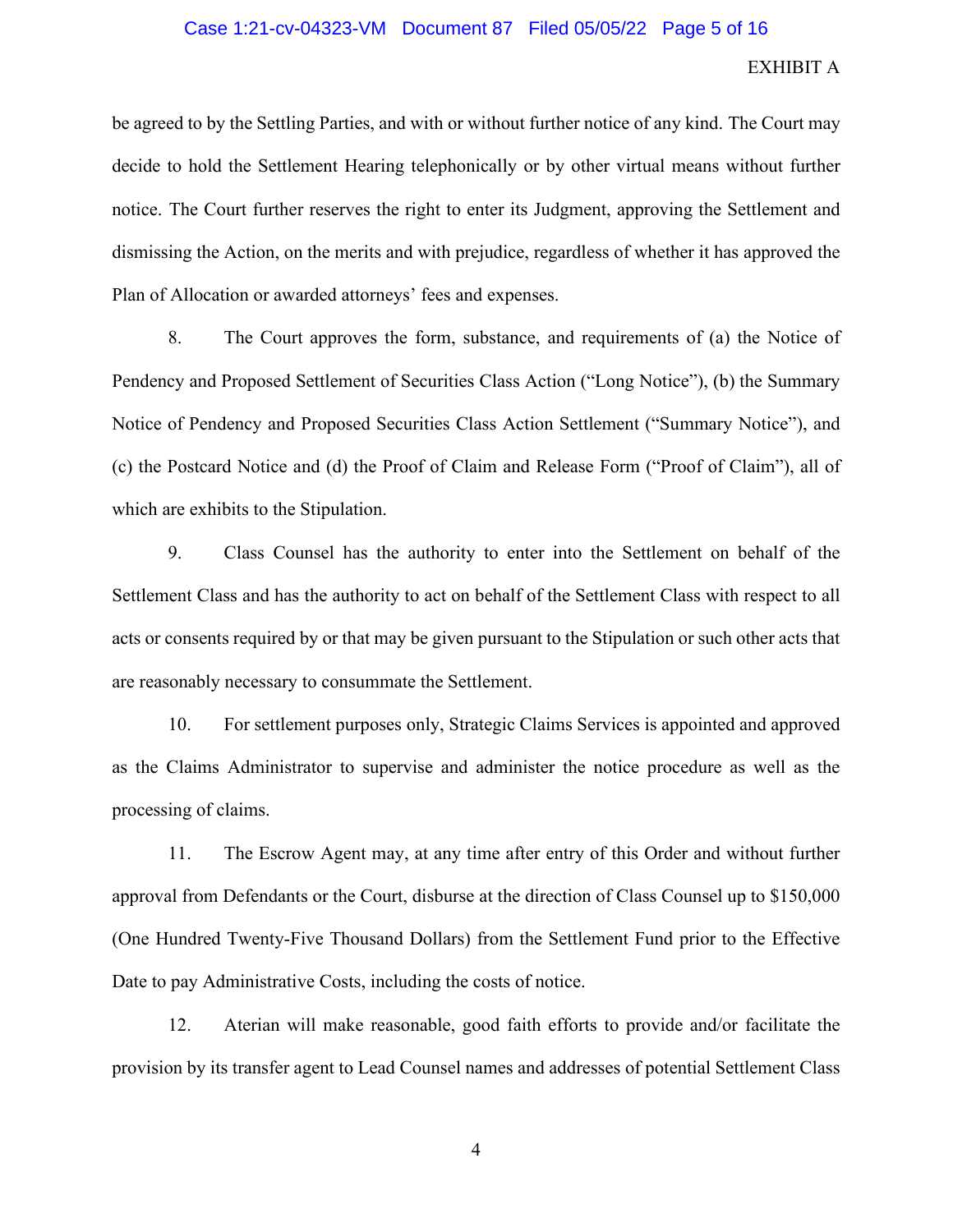### Case 1:21-cv-04323-VM Document 87 Filed 05/05/22 Page 6 of 16

## EXHIBIT A

Members and nominees or custodians, that exist in Aterian's transfer records ("Settlement Class Information"). If in the transfer agent's possession, the Settlement Class Information should include email addresses of record owners of Aterian securities in the Settlement Class. The Settling Parties acknowledge that any information provided to Lead Counsel pursuant to this paragraph shall be treated as confidential and will be used by Lead Counsel and the Claims Administrator solely to disseminate notice, apprise Settlement Class Members of the Settlement, and/or implement the Settlement.

13. Within sixteen (16) Business Days of the entry of this Order, Class Counsel, through the Claims Administrator, shall either (a) email links to the webpage hosting the Long Notice and Proof of Claim to Settlement Class Members for whom the Claims Administrator is able to obtain email addresses, substantially in the form annexed to the Stipulation as Exhibit A-1 and Exhibit A-2 or (b) cause the Postcard Notice, substantially in the form annexed to the Stipulation as Exhibit A-4, if no electronic mail address can be obtained, mailed, by first class mail, postage prepaid, to Settlement Class Members who can be identified with reasonable effort by Class Counsel, through the Claims Administrator

14. Class Counsel, through the Claims Administrator, shall make all reasonable efforts to give notice to nominees or custodians who held Aterian securities during the Settlement Class Period as record owners but not as beneficial owners. Such nominees or custodians shall, within ten (10) calendar days of receipt of the notice, either: (i) request copies of the Postcard Notice sufficient to send the Postcard Notice to all beneficial owners for whom they are nominee or custodian, and within ten (10) calendar days after receipt thereof send copies to such beneficial owners; (ii) request and email links to the webpage hosting the Long Notice and Proof of Claim to each beneficial owner for whom they are nominee or custodian within ten (10) calendar days after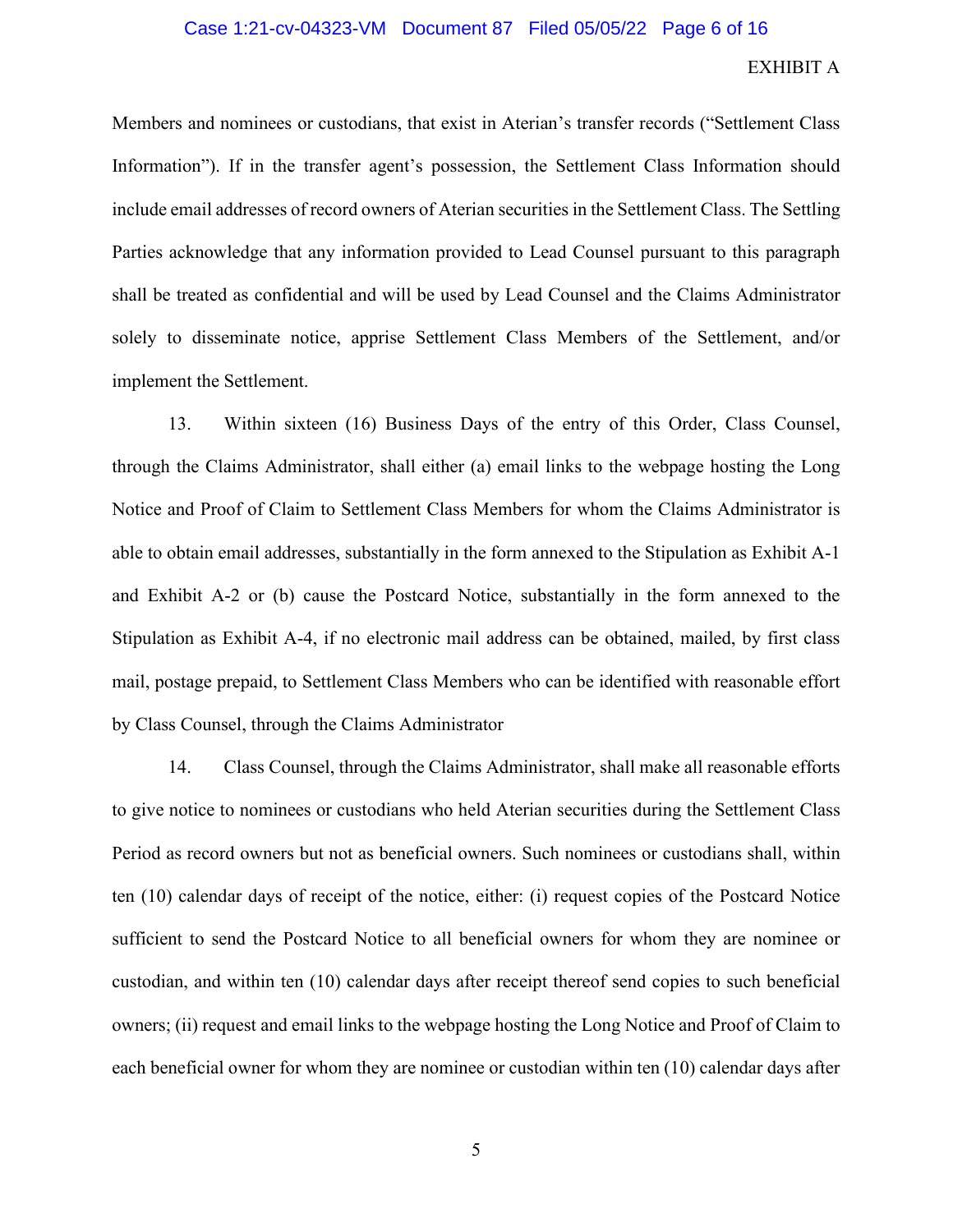receipt thereof; or (iii) provide the Claims Administrator with lists of the names, last known addresses and email addresses (to the extent known) of such beneficial owners, in which event the Claims Administrator shall promptly deliver the Postcard Notice to such beneficial owners. If the Claims Administrator receives an email address, it will send an email with a link to the webpage hosting the Long Notice and Proof of Claim. Nominees or custodians who elect to email or send the Postcard Notice to their beneficial owners shall send a written certification to the Claims Administrator confirming that the mailing or emailing has been made as directed. Copies of the Postcard Notice shall be made available to any nominee or custodian requesting same for the purpose of distribution to beneficial owners. The Claims Administrator shall, if requested, reimburse nominees or custodians out of the Settlement Fund solely for their reasonable out-ofpocket expenses, incurred in providing notice to beneficial owners, which expenses would not have been incurred except for the providing names and addresses, of up to \$0.05 per name, address, and email address provided to the Claims Administrator; up to \$0.05 per unit for each Postcard Notice actually mailed, plus postage at the presort rate used by the Claims Administrator; or up to \$0.05 per email notice sent, and subject to further order of this Court with respect to any dispute concerning such reimbursement.

15. Class Counsel shall, at least seven (7) calendar days before the Settlement Hearing, serve upon counsel for Defendants and file with the Court proof of the mailing of the Postcard Notice as required by this Order.

16. Class Counsel, through the Claims Administrator, shall cause the Stipulation and its exhibits, this Order, and a copy of the Long Notice and Proof of Claim and Release Form to be posted on the Claims Administrator's website within sixteen (16) calendar days after entry of this Order.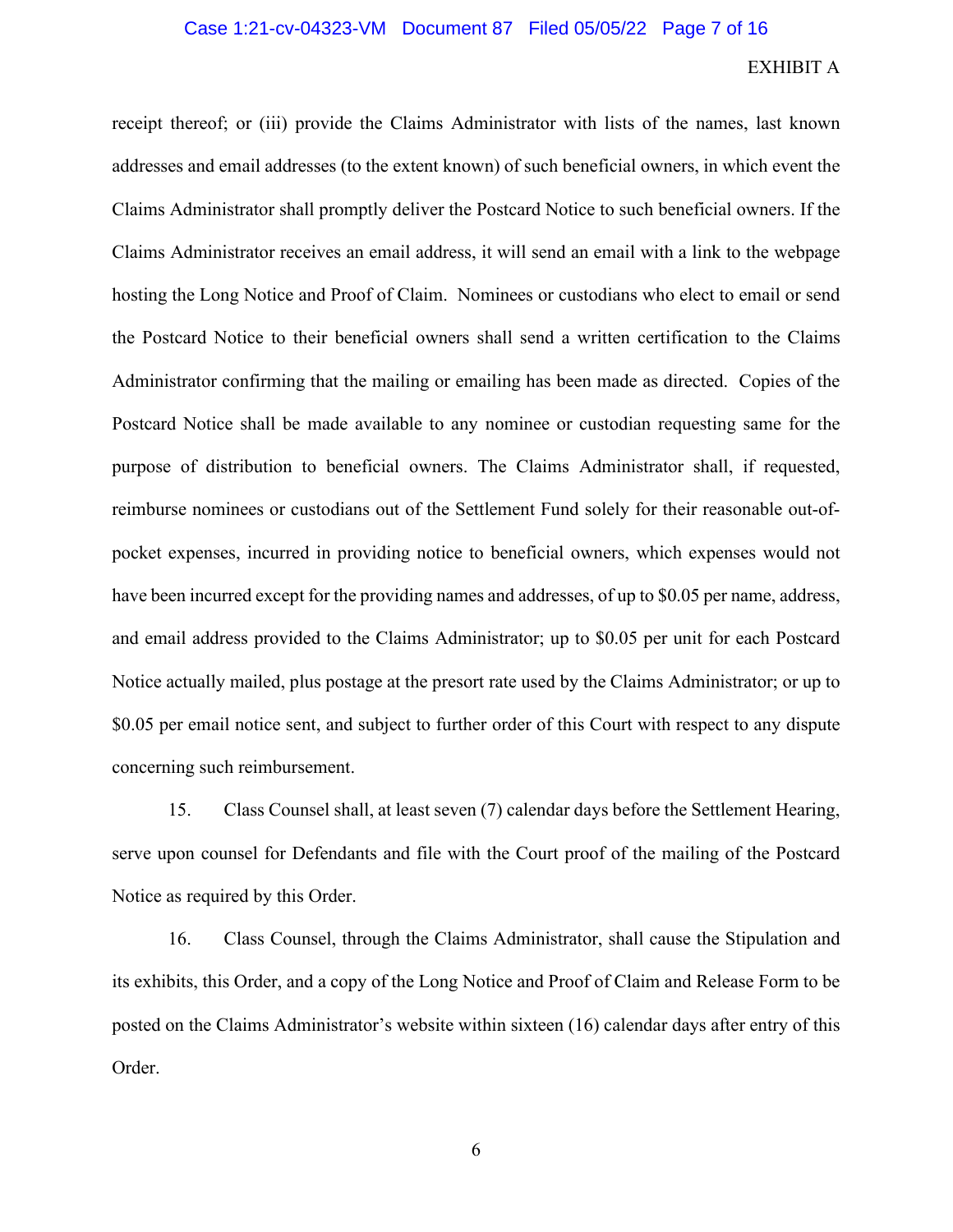### Case 1:21-cv-04323-VM Document 87 Filed 05/05/22 Page 8 of 16

## EXHIBIT A

17. Class Counsel, through the Claims Administrator, shall cause the Summary Notice to be published electronically once on *GlobeNewswire* within ten (10) calendar days after the Postcard Notice mailing or Summary Notice emailing. Class Counsel shall, at least seven (7) calendar days before the Settlement Hearing, serve upon counsel for Defendants and file with the Court proof of publication of the Summary Notice.

18. The forms and methods set forth herein of notifying the Settlement Class Members of the Settlement and its terms and conditions satisfy the requirements of due process, Rule 23 of the Federal Rules of Civil Procedure, and Section 21D(a)(7) of the Securities Exchange Act of 1934, 15 U.S.C. 78u-4(a)(7), as amended by the Private Securities Litigation Reform Act of 1995; constitute the best notice practicable under the circumstances; and constitute due and sufficient notice to all persons and entities entitled thereto. No Settlement Class Member will be relieved from the terms and conditions of the Settlement, including the releases provided for therein, based upon the contention or proof that such Settlement Class Member failed to receive actual or adequate notice.

19. In order to be entitled to participate in recovery from the Net Settlement Fund after the Effective Date, each Settlement Class Member shall take the following action and be subject to the following conditions:

(a) A properly completed and executed Proof of Claim must be submitted to the Claims Administrator: (a) electronically through the Claims Administrator's website, www.strategicclaims.net/Aterian/ by 11:59 p.m. EST on \_\_\_\_\_\_\_\_\_\_\_\_\_\_\_, 2022; or (b) at the Post Office Box indicated in the Notice, postmarked no later than  $\qquad \qquad$ , 2022 (thirty (30) calendar days prior to the Settlement Hearing). The Court may extend the deadline for filing claims.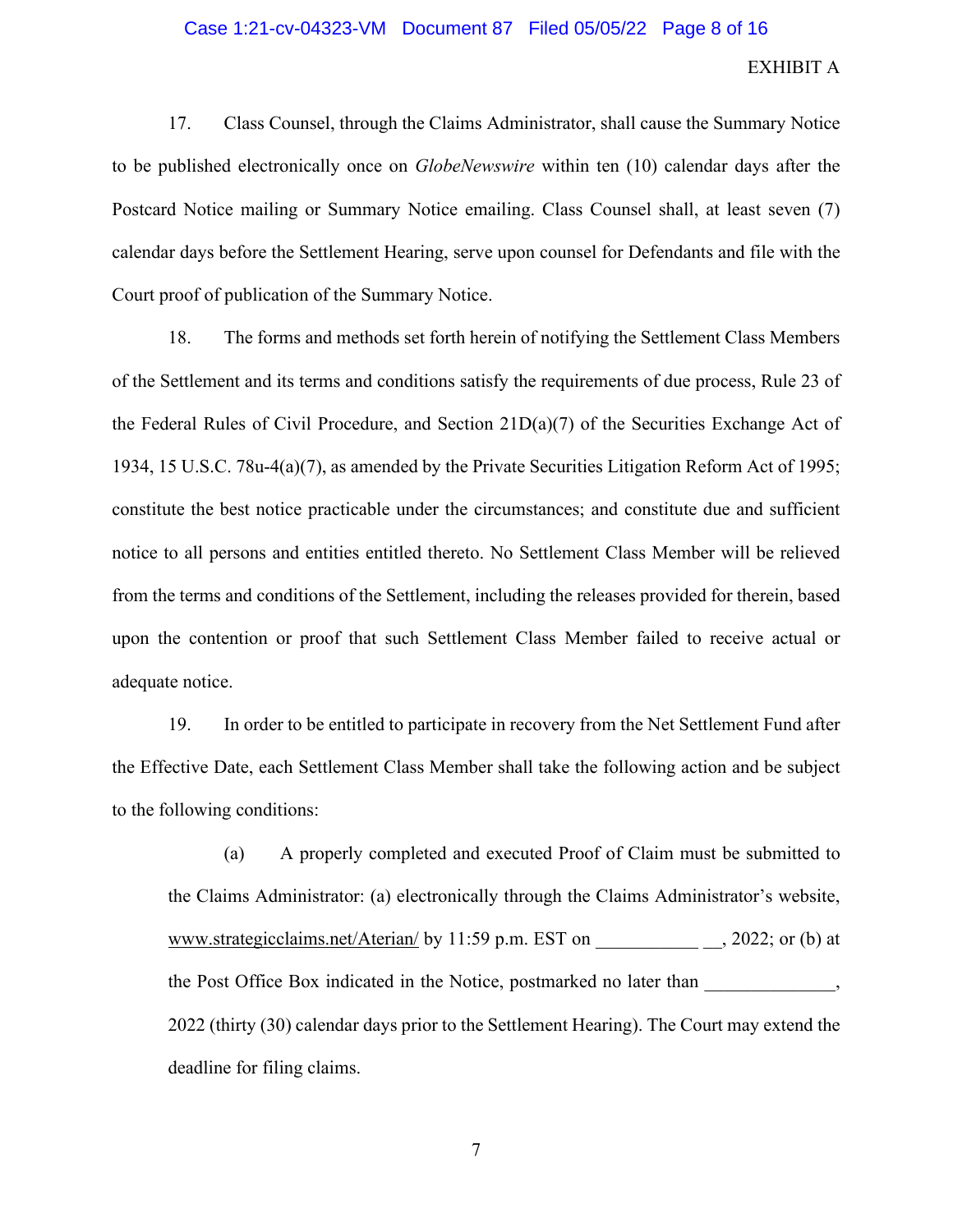### Case 1:21-cv-04323-VM Document 87 Filed 05/05/22 Page 9 of 16

## EXHIBIT A

(b) Each Proof of Claim shall be deemed to have been submitted when: (a) the claim receives a confirmation notice from Strategic Claims Services for electronic submissions; or (b) legibly postmarked (if properly addressed and mailed by first class mail), provided such Proof of Claim is actually received before the filing of a motion for an Order of the Court approving distribution of the Net Settlement Fund. Any Proof of Claim submitted in any other manner shall be deemed to have been submitted when it was actually received by the Claims Administrator at the address designated in the Notice.

(c) The Proof of Claim submitted by each Settlement Class Member must satisfy the following conditions: (i) it must be properly completed, signed and submitted in a timely manner in accordance with the provisions of the preceding subparagraph; (ii) it must be accompanied by adequate supporting documentation for the transactions reported therein, in the form of broker confirmation slips, broker account statements, an authorized statement from the broker containing the transactional information found in a broker confirmation slip, or such other documentation as is deemed adequate by the Claims Administrator or Class Counsel; (iii) if the person executing the Proof of Claim is acting in a representative capacity, a certification of his/her current authority to act on behalf of the Settlement Class Member must be provided with the Proof of Claim; and (iv) the Proof of Claim must be complete and contain no material deletions or modifications of any of the printed matter contained therein and must be signed under penalty of perjury.

(d) Once the Claims Administrator has considered a timely submitted Proof of Claim, it shall determine whether such claim is valid, deficient, or rejected. For each claim determined to be either deficient or rejected, the Claims Administrator shall send a deficiency letter or rejection letter as appropriate, describing the basis on which the claim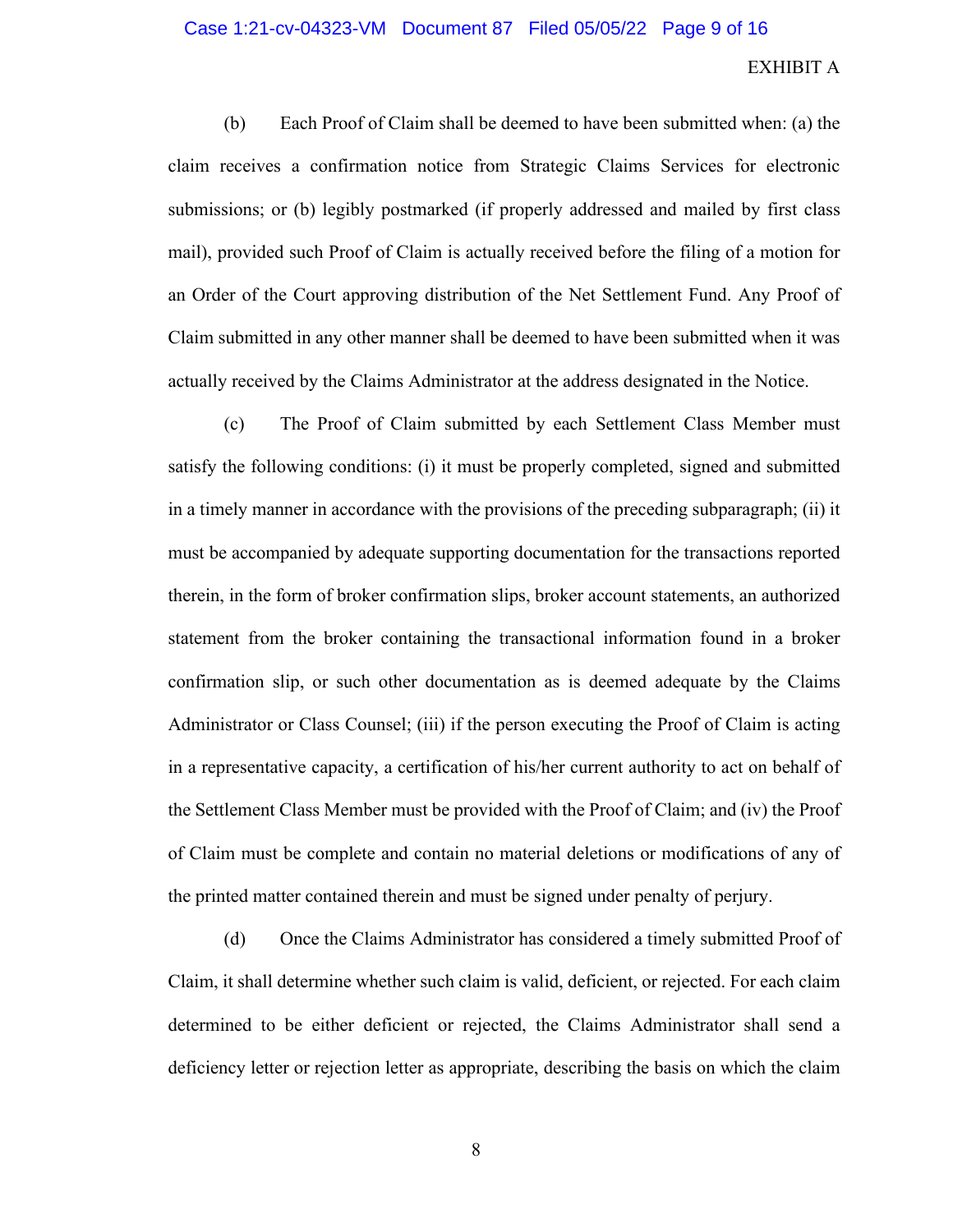was so determined. Persons who timely submit a Proof of Claim that is deficient or otherwise rejected shall be afforded a reasonable time (at least ten (10) calendar days) to cure such deficiency if it shall appear that such deficiency may be cured. If any Claimant whose claim has been rejected in whole or in part wishes to contest such rejection, the Claimant must, within ten (10) calendar days after the date of mailing of the notice, serve upon the Claims Administrator a notice and statement of reasons indicating the Claimant's ground for contesting the rejection along with any supporting documentation, and requesting a review thereof by the Court. If an issue concerning a claim cannot be otherwise resolved, Class Counsel shall thereafter present the request for review to the Court.

(e) As part of the Proof of Claim, each Settlement Class Member shall submit to the jurisdiction of the Court with respect to the claim submitted, and shall, upon the Effective Date, release all claims as provided in the Stipulation. No discovery shall be allowed on the merits of the Action or the Settlement in connection with processing of the Proof of Claim, nor shall any discovery from or of Defendants be allowed on any topic.

20. Settlement Class Members who do not submit valid and timely Proof of Claim will be subject to and bound by the provisions of the Stipulation and the Judgment, if entered, unless they request exclusion from the Settlement Class in a timely and proper manner.

21. Settlement Class Members shall be bound by all determinations and judgments in the Action whether favorable or unfavorable, unless such Persons request exclusion from the Settlement Class in a timely and proper manner, as hereinafter provided. A Settlement Class Member wishing to make such request for exclusion from the Settlement shall mail it, in written form, by first class mail, postage prepaid, or otherwise deliver it, so that it is received no later than \_\_\_\_\_\_\_\_\_\_\_\_ \_\_, 2022 (twenty-one (21) calendar days prior to the Settlement Hearing) (the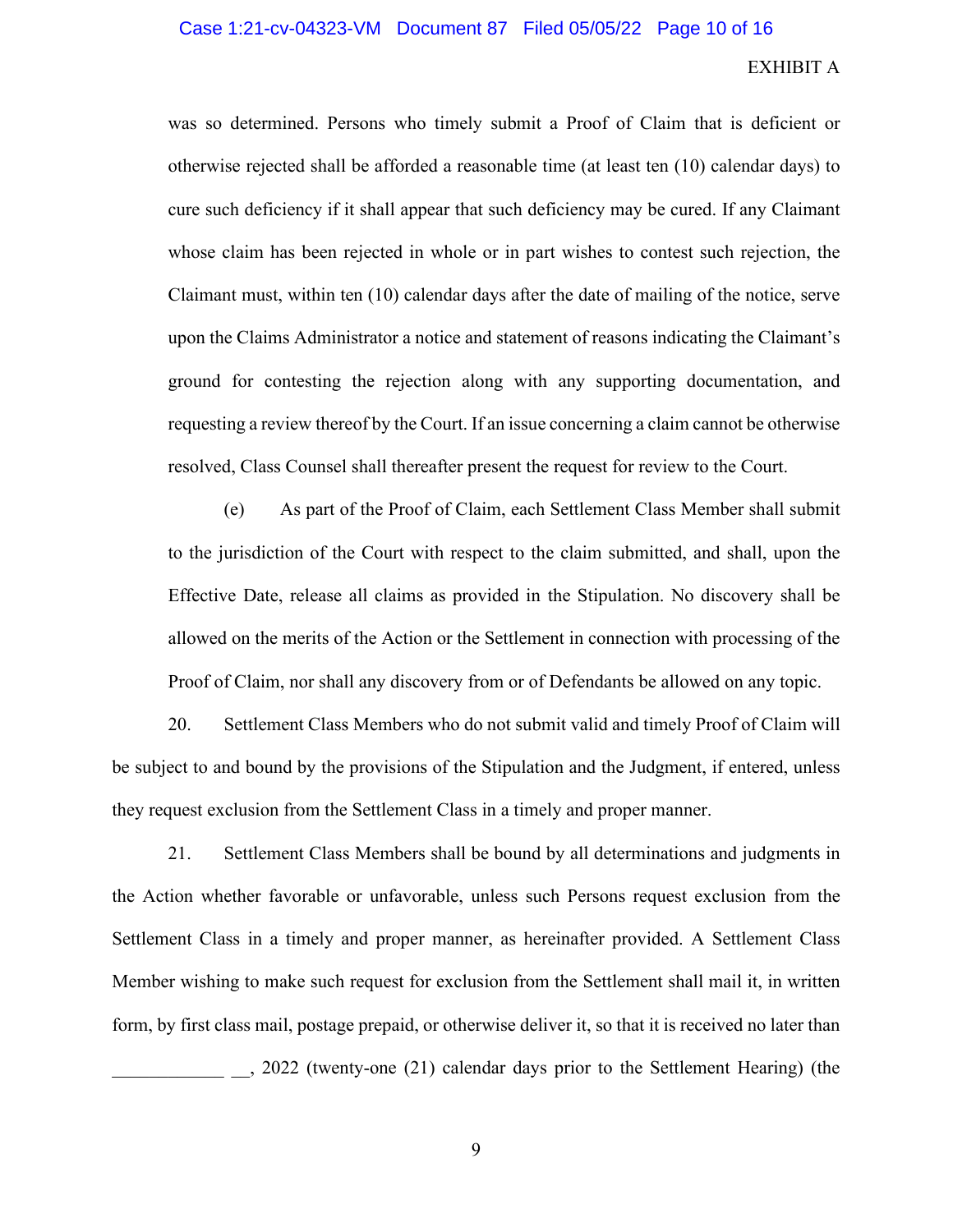"Exclusion Deadline"), to the address listed in the Long Notice. In order to be valid, such request for exclusion must (A) indicate the name, address, phone number and e-mail contact information (if any) of the Person seeking exclusion, and state that the sender specifically "requests to be excluded from the Settlement of *Nolff, et al., v. Aterian, Inc.*, *et al*., 21-cv-004323-VM (S.D.N.Y.)," and (B) state the date, number of shares and dollar amount of each Aterian securities purchase or acquisition during the Settlement Class Period and any sale transactions, as well as the number of shares of Aterian securities held by the Person as of the opening and closing of the Settlement Class Period. In order to be valid, such request for exclusion must be submitted with documentary proof: (i) of each purchase or acquisition and, if applicable, sale transaction of Aterian securities during the Settlement Class Period; and (ii) demonstrating the Person's status as a beneficial owner of the Aterian securities. Any such request for exclusion must be signed and submitted by the beneficial owner under penalty of perjury. The request for exclusion shall not be effective unless it provides the required information, is legible, and is made within the time stated above, or the exclusion is otherwise accepted by the Court. Class Counsel may contact any Person filing a request for exclusion, or their attorney if one is designated, to discuss the request for exclusion.

22. The Claims Administrator shall provide all requests for exclusion and supporting documentation submitted therewith (including untimely requests and revocations of requests) to counsel for the Settling Parties as soon as possible and no later than the Exclusion Deadline or upon the receipt thereof (if later than the Exclusion Deadline). The Settlement Class will not include any Person who delivers a valid and timely request for exclusion that has not been thereafter revoked.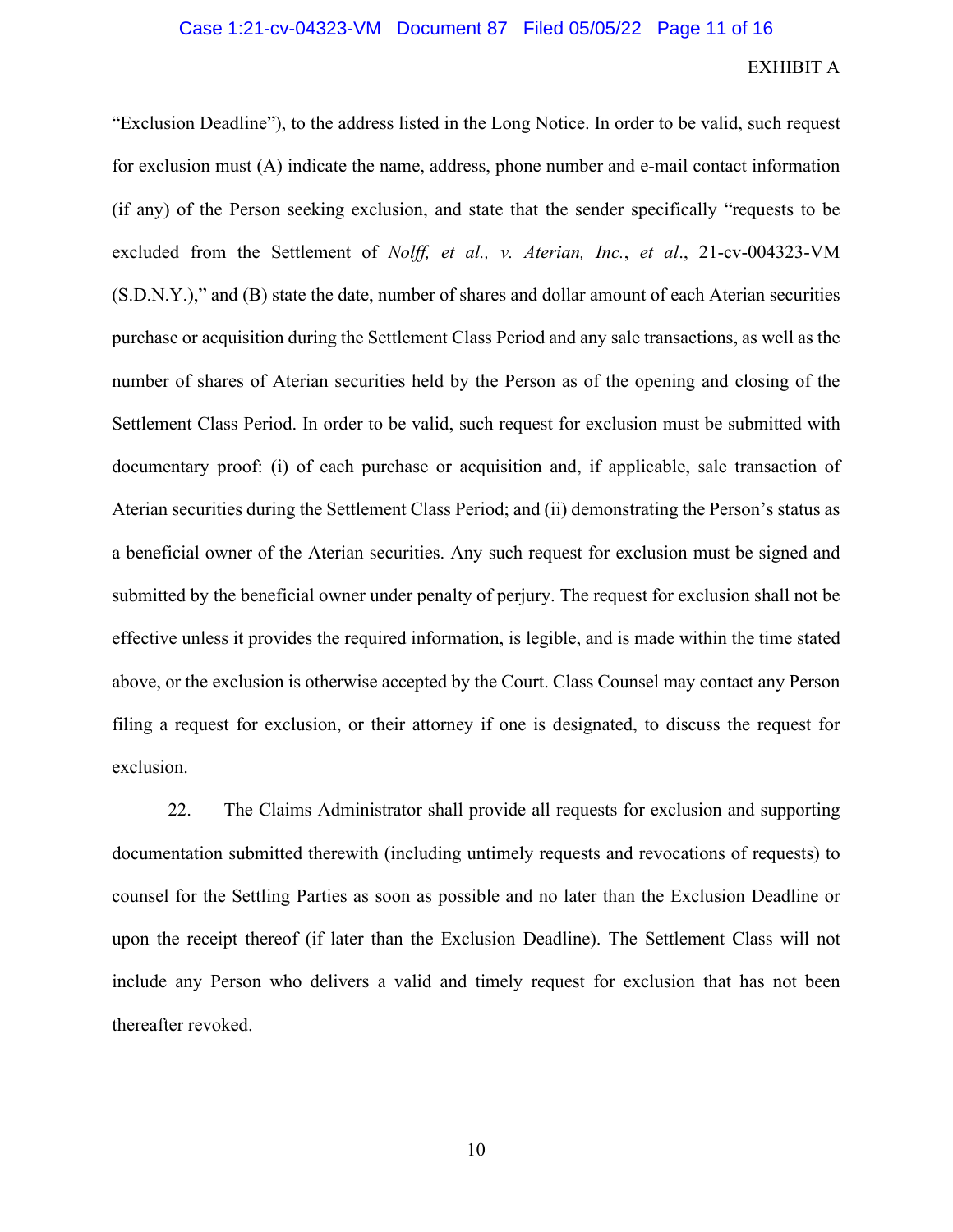# Case 1:21-cv-04323-VM Document 87 Filed 05/05/22 Page 12 of 16

# EXHIBIT A

23. Any Person who submits a request for exclusion may thereafter submit to the Claims Administrator a written revocation of that request for exclusion, provided that it is received no later than two (2) Business Days before the Settlement Hearing, in which event that Person will be included in the Settlement Class.

24. All Persons who submit a valid, timely and unrevoked request for exclusion will be forever barred from receiving any payments from the Net Settlement Fund.

25. The Court will consider comments and/or objections to the Settlement, the Plan of Allocation, or the Fee and Expense Application, provided, however, that no Settlement Class Member or other Person shall be heard or entitled to contest the approval of the terms and conditions of the proposed Settlement, the Plan of Allocation, or the Fee and Expense Application, or any other order relating thereto, unless that Person has served copies of any objections, papers and briefs on each of the following counsel to be received at least twenty-one (21) calendar days prior to the Settlement Hearing Date:

| <b>CLASS COUNSEL</b>     | COUNSEL FOR ATERIAN,    | <b>COUNSEL FOR</b>       |
|--------------------------|-------------------------|--------------------------|
|                          | INC., YANIV SARIG AND   | <b>FABRICE HAMAIDE</b>   |
|                          | <b>ARTURO RODRIGUEZ</b> |                          |
|                          |                         |                          |
| THE ROSEN LAW FIRM, P.A. | <b>CLARICK GUERON</b>   | <b>STEIN ADLER DABAH</b> |
| Jacob A. Goldberg        | <b>REISBAUM LLP</b>     | <b>ZELKOWITZ LLP</b>     |
| 101 Greenwood Avenue     | Aaron H. Crowell        | Jonathan L. Adler        |
| Suite 440                | 220 Fifth Avenue        | 1633 Broadway            |
| Jenkintown, PA 19046     | 14th Floor              | Ste 46th Fl.             |
|                          | New York, NY 10001      | New York, NY 10019       |

and that Person has (at least twenty-one (21) calendar days prior to the Settlement Hearing date) filed said objections, papers and briefs, and proof of service upon counsel identified above, with the Clerk of the Court, U.S. District Court, Southern District of New York, 500 Pearl Street, New York, NY 10007. To be valid, any such objection must contain the Settlement Class Member's: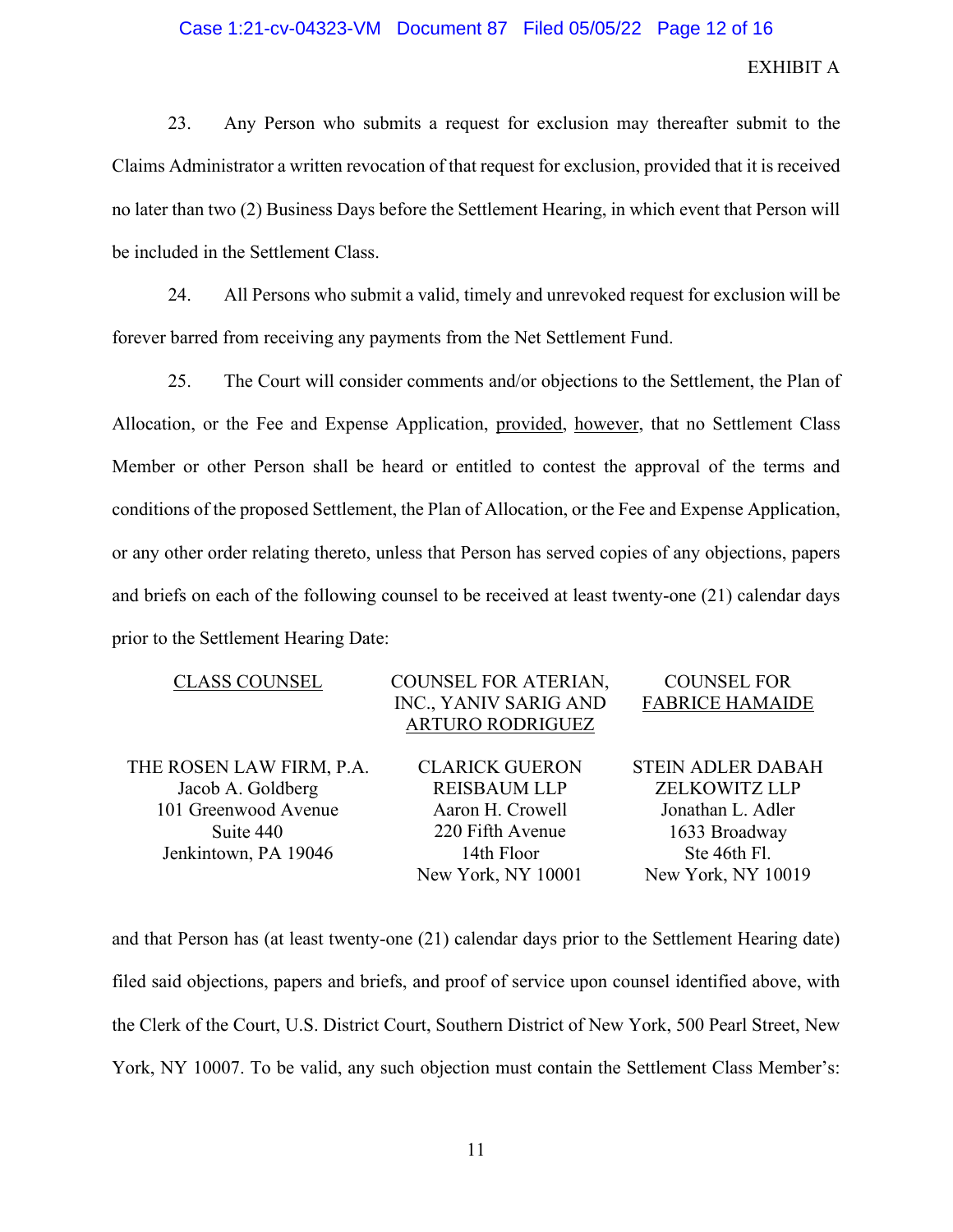(1) name, address, and telephone number; (2) a list of all purchases or acquisitions and sales of Aterian securities during the Settlement Class Period in order to show membership in the Settlement Class; (3) all grounds for the objection, including any legal support known to the Settlement Class Member and/or his, her, or its counsel; (4) the name, address and telephone number of all counsel who represent the Settlement Class Member, including former or current counsel who may be entitled to compensation in connection with the objection; and (5) the number of times the Settlement Class Member and/or his, her, or its counsel has filed an objection to a class action settlement in the last five years, the nature of each such objection in each case, the jurisdiction in each case, and the name of the issuer of the security or seller of the product or service at issue in each case. Attendance at the Settlement Hearing is not necessary, but Persons wishing to be heard orally in opposition to the approval of the Stipulation, the Plan of Allocation, and/or the Fee and Expense Application are required to indicate in their written objection (or in a separate writing that is submitted in accordance with the deadline and instructions pertinent to the submission of a written objection) that they intend to appear at the Settlement Hearing and identify any witnesses they may call to testify or exhibits they intend to introduce into evidence at the Settlement Hearing. Settlement Class Members do not need to appear at the Settlement Hearing or take any other action to indicate their approval.

26. Any Settlement Class Member who does not object in the manner prescribed above shall be deemed to have waived all such objections and shall forever be foreclosed from making any objection to the fairness, adequacy or reasonableness of the Settlement, the Judgment to be entered approving the Settlement, the Plan of Allocation, and/or the Fee and Expense Application, unless otherwise ordered by the Court; shall be bound by all the terms and provisions of the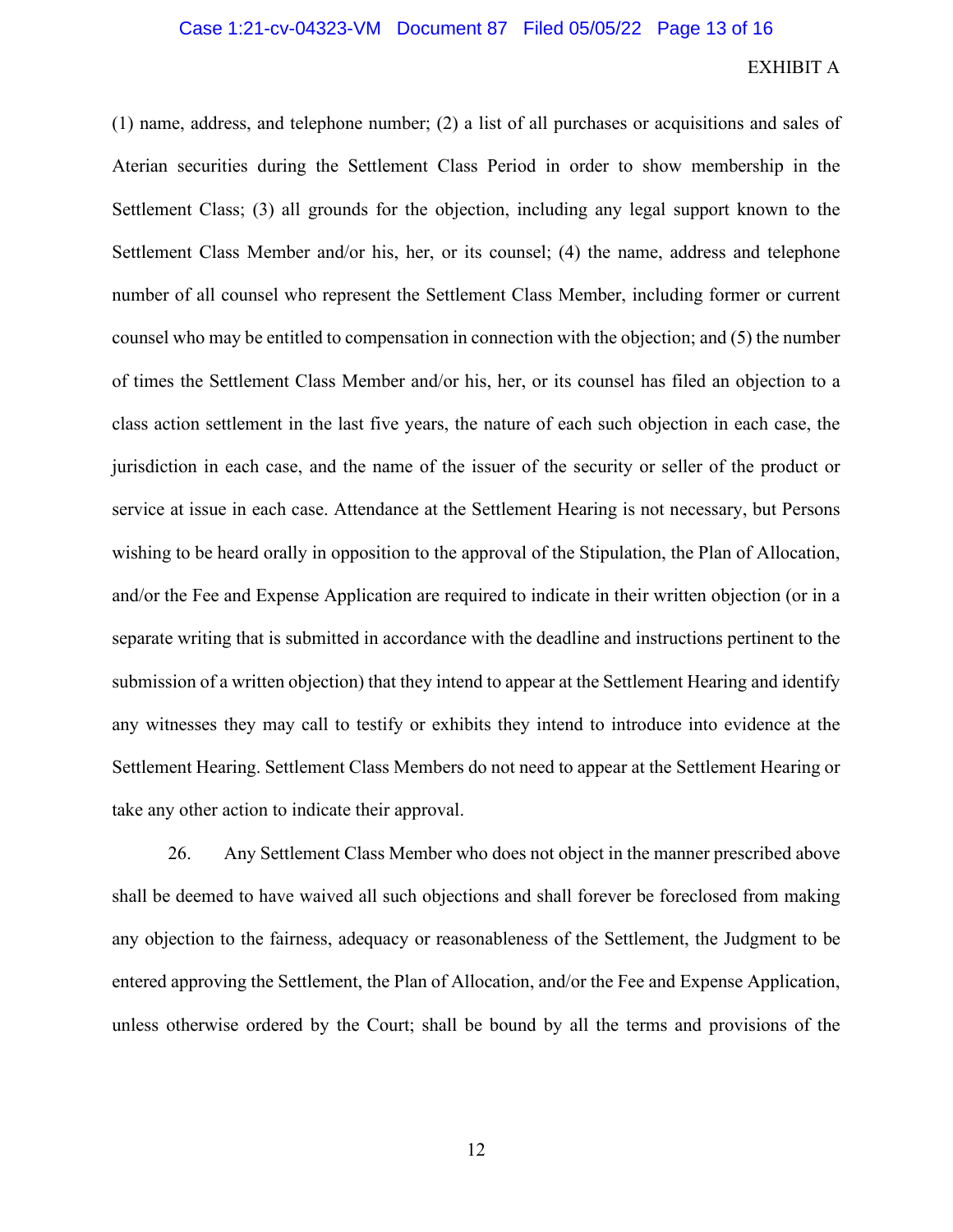### Case 1:21-cv-04323-VM Document 87 Filed 05/05/22 Page 14 of 16

## EXHIBIT A

Stipulation and by all proceedings, orders and judgments in the Action; and shall also be foreclosed from appealing from any judgment or order entered in this Action.

27. All papers in support of the Settlement, the Plan of Allocation and/or the Fee and Expense Application shall be filed and served no later than twenty-eight (28) calendar days before the Settlement Hearing.

28. Any submissions filed in response to any objections or in further support of the Settlement, the Plan of Allocation and/or the Fee and Expense Application shall be filed no later than seven (7) calendar days prior to the Settlement Hearing.

29. Defendants, their counsel, and other Released Parties shall have no responsibility for, or liability with respect to, the Plan of Allocation or any application for attorneys' fees and interest, or expenses or payments to the Class Representative submitted by Class Counsel, and such matters will be considered separately from the fairness, reasonableness, and adequacy of the Settlement.

30. Pending final approval of the Settlement, all Releasing Parties shall be enjoined from commencing, prosecuting, or attempting to prosecute any Released Claims against any Released Party in any court or tribunal or proceeding. Unless and until the Stipulation is cancelled and terminated pursuant to the Stipulation, all proceedings in the Action, other than such proceedings as may be necessary to carry out the terms and conditions of the Stipulation, are hereby stayed and suspended until further order of the Court.

31. All funds held by the Escrow Agent shall be deemed and considered to be in the custody of the Court and shall remain subject to the jurisdiction of the Court, until such time as such funds shall be distributed or returned pursuant to the Stipulation and Plan of Allocation and/or further order(s) of the Court.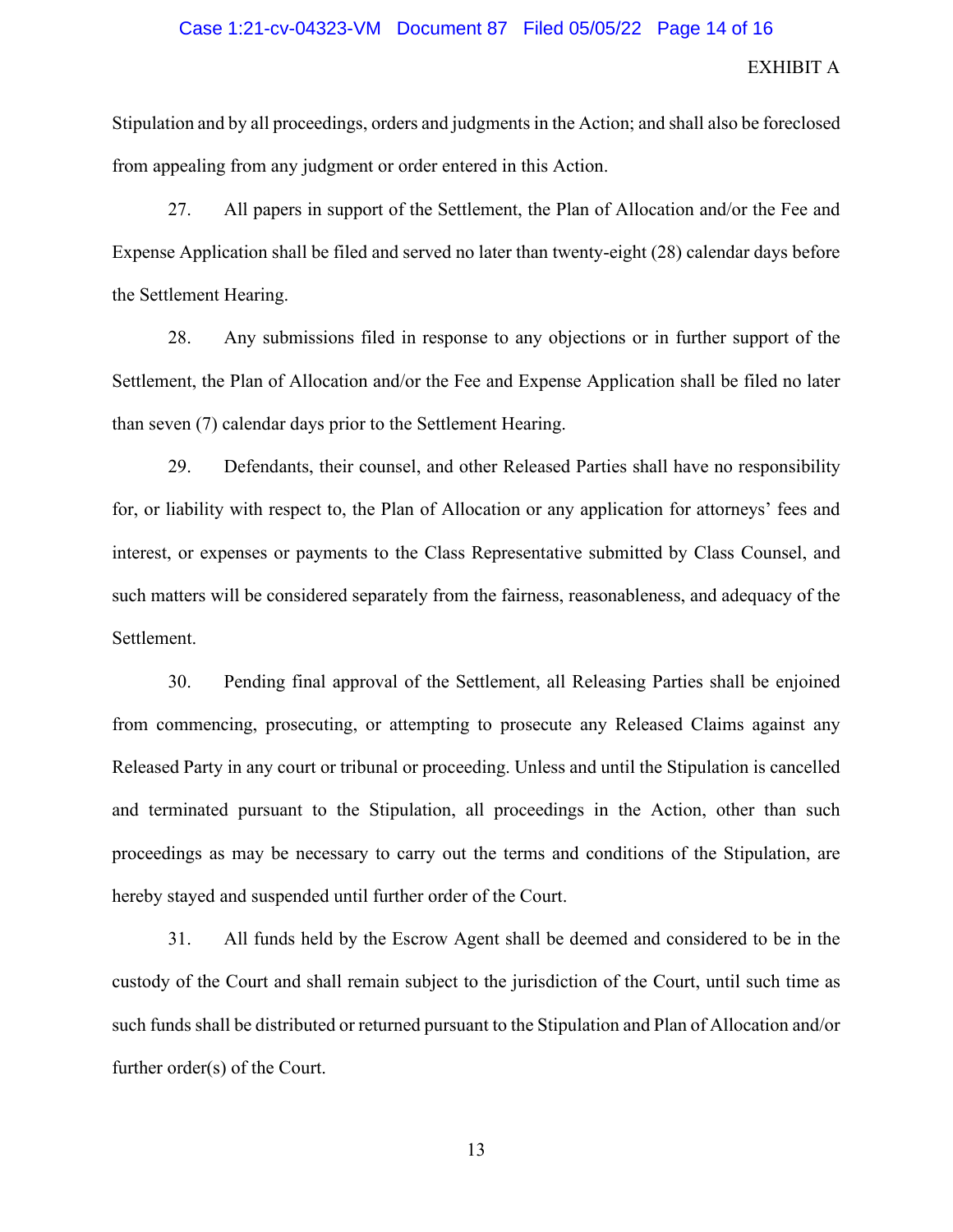### Case 1:21-cv-04323-VM Document 87 Filed 05/05/22 Page 15 of 16

# EXHIBIT A

32. Neither this Order, the Stipulation, nor any of its terms or provisions, nor any of the negotiations or proceedings connected with it, shall be construed as an admission or concession by Defendants, their counsel, or any of the other Released Parties of the truth of any of the allegations in the Action, or of any liability, fault, or wrongdoing or any kind and shall not be construed as, or deemed to be evidence of or an admission or concession that Class Representative or any Settlement Class Members directly have suffered any damages, harm, or loss. Further, neither this Order, the Stipulation, nor any of its terms or provisions, nor any of the negotiations or proceedings connected with it, nor this Order shall be construed as an admission or concession by Class Representative of the validity of any factual or legal defense or of the infirmity of any of the claims or facts alleged in the Action.

33. In the event the Settlement is not consummated in accordance with the terms of the Stipulation, then the Stipulation and this Order (including any amendment(s) thereof, and except as expressly provided in the Stipulation or by order of the Court) shall be null and void, of no further force or effect, and without prejudice to any Party, and may not be introduced as evidence or used in any action or proceeding by any Person against the Settling Parties or the Released Parties, and each Party shall be restored to his, her or its respective litigation positions as they existed prior to March 9, 2022, pursuant to the terms of the Stipulation.

34. The Court retains exclusive jurisdiction over the Action to consider all further matters arising out of, or relating to, the Stipulation, including by way of illustration and not limitation, any dispute concerning any Proof of Claim submitted and any future requests by one or more of the Settling Parties that the Judgment, the releases and/or the permanent injunction set forth in the Stipulation be enforced.